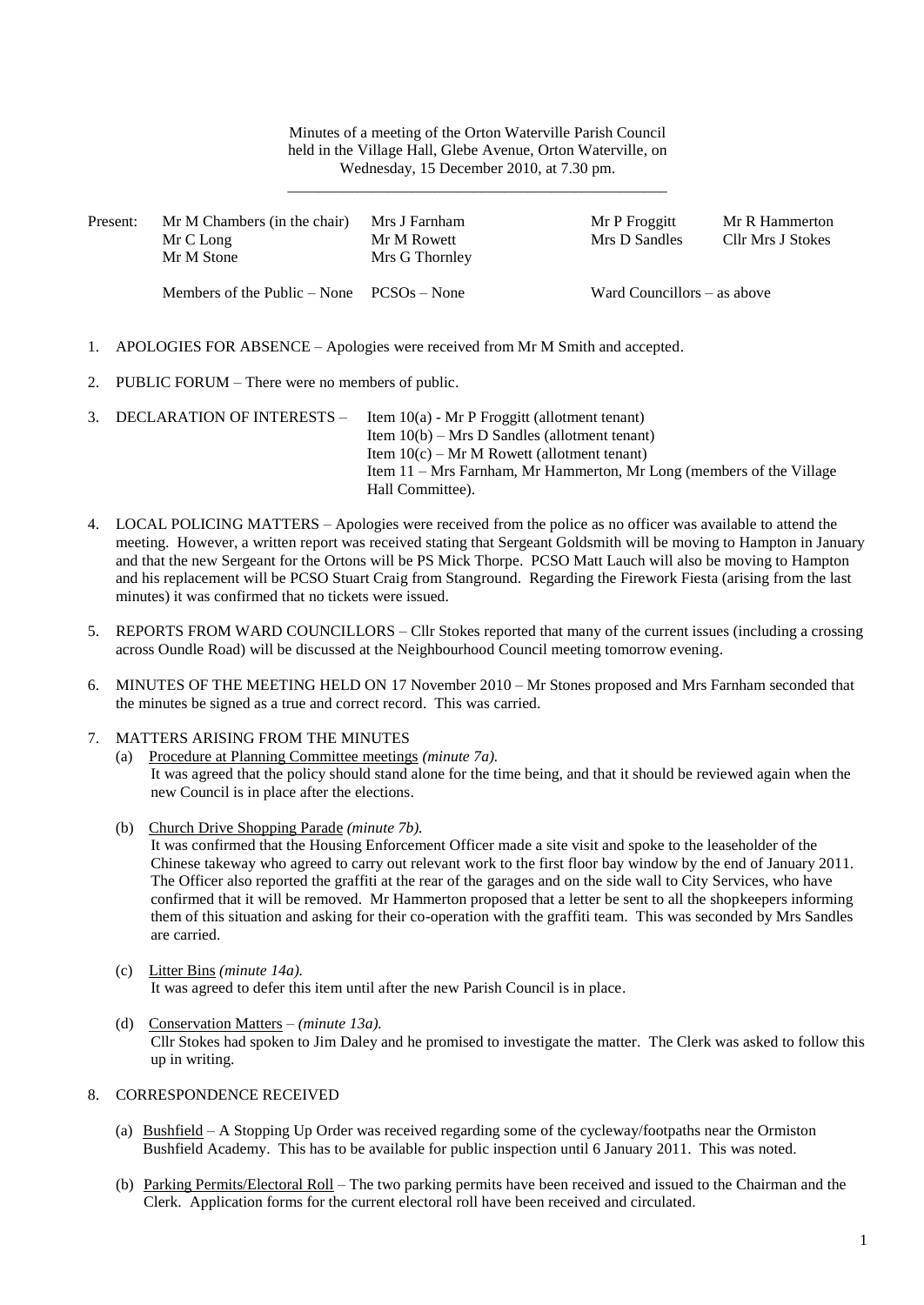- (c) Neighbourhood Council Notice and agenda for the Neighbourhood Council on 16 December 2010 was received and circulated.
- (d) Highway Obstruction A letter was received from a resident regarding a bush which obstructs the view of motorists coming out of The Stackyard. It was agreed to forward this to the City Council with a request that they remove the bush.

#### 9. BURIAL GROUND

The first interment of ashes took place on 11 December 2010. It was agreed to leave the pedestrian gate open for the time being.

The standpipe housing has been repaired by Maypine. Confirmation has been received that the cutting of the grasscrete road and verge is included in the City Council's contract with the Parish Council. It was agreed that the damaged road studs should not be replaced because it is not cost effective and the road will not be open for use after dark. This decision will be forwarded to Mr Wright.

### 10. ALLOTMENTS

- (a) Wyman Way Mr Froggitt had drafted an article to advertise the allotments. This advertisement was approved and the Clerk instructed to send it to Orton Oracle. The rent for the allotments was then reviewed. Mr Chambers proposed and Mrs Sandles seconded that, since the new allotments would have water laid on, the rent should be increased to £15 per year from  $1<sup>st</sup>$  April 2010 for new tenants. This was carried. It was also agreed that existing tenants should be given a year's notice of the increase.
- (b) Cherry Orton Road There was nothing to report.
- (c) Gostwick The Clerk had a site meeting with officers of the City Council who were in the process of a feasibility study. Should they decide that development around the allotments is feasible, they will arrange a meeting with the Parish Council sometime next year; otherwise we can take it that it will not be feasible.

### 11. FINANCE AND ADMINISTRATION

| The following payments were authorised<br>(a)             |         |  |
|-----------------------------------------------------------|---------|--|
| D Hazlehurst (internal audit)                             | £200.00 |  |
| Royal British Legion (poppy wreath under section 137 LGA) | 18.00   |  |
| Beebys (cemetery maintenance)                             | 267.31  |  |
| HM Revenue & Customs (Tax $\&$ NI)                        | 193.47  |  |
| Clerk's salary                                            | 620.25  |  |
| Expenses                                                  | 18.18   |  |
| Peterborough Office Supplies (stationery)                 | 44.24   |  |
| Income received to date<br>(b)                            |         |  |
| <b>Bank Interest</b>                                      | 0.52    |  |

#### 12. PLANNING MATTERS

#### (a) Applications received

| 10/01540/CTR | Tree work at 60 Cherry Orton Road              | No objection |
|--------------|------------------------------------------------|--------------|
| 10/01534/FUL | Air conditioning at 10 Ortongate               | No objection |
| 10/01490/FUL | Extension at 31 Church Drive, Orton Waterville | No objection |
|              |                                                |              |

(b) Decisions on previous applications

| 10/01136/FUL | Alterations at 1 Arbroath Gardens, Orton Northgate     | Refused* |
|--------------|--------------------------------------------------------|----------|
| 10/01310/FUL | Change of use at Hobart Manufacturing, Orton Southgate | Granted  |
| 10/01315/FUL | New shopfront at 10 Ortongate                          | Granted  |
| 10/01316/ADV | Signage at 10 Ortongate                                | Granted  |
| 10/01403/CTR | Raise crown of Yew tree at 22A Cherry Orton Road       | Granted  |

\* This application was refused on the grounds that the proposed 1st floor French doors and balcony would result in unacceptable overlooking of the garden area of the neighbouring property occupiers to the detriment of their amenity. Contrary to policy DA2 of the Peterborough Local Plan (First Replacement).`